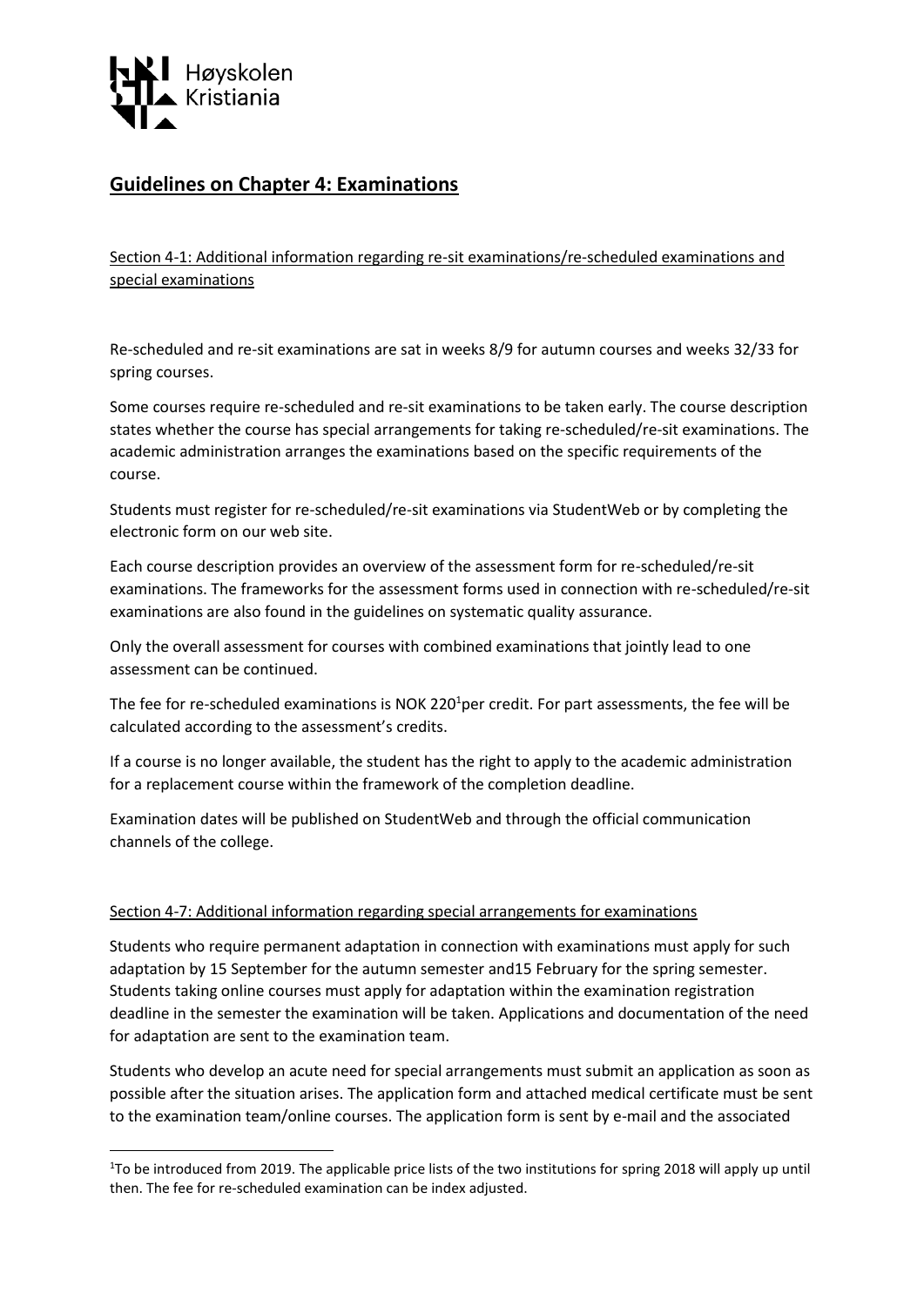

medical certificate is to be handed in/posted to the reception department within five days. Adaptation must not be so comprehensive that it gives the student more advantages over other students.

Extended time for individual written examinations can be given as a special arrangement in the form of additional time for students with documented reading/writing difficulties, breastfeeding mothers, the physically disabled or students with documented mental health problems. Allergies and diabetes do not give automatic entitlement to extended time during examinations. Extended time is calculated in relation to the length of the examination.

Students can apply to use a computer as a special arrangement when taking written examinations and a digital examination is not offered. This applies to candidates with documented reading and writing difficulties, and those with documented physical problems with writing (tendonitis or other physical function impairment).

Students should note that it is not always suitable to use a computer for all types of examinations. (For example, computers are not suitable for assessment forms that use numerical data as the main basis).

The Kristiania University College, or examinations organiser approved by the college, will provide the required equipment when special adaptation includes the use of a computer as an examination support material.

If a computer is used, the examination must be taken on college premises or venue of the examinations organiser approved by the college.

### Section 4-9: Additional information regarding cheating

Cheating or attempted cheating during examinations or tests, includes having disallowed examination support material at one's disposal during an examination; presenting the work of others as your own; copying one's own work without stating the source; quoting sources or using sources in written and visual work in any other way without adequate reference to the source; falsification/fabrication of interviewees/sources; unauthorised cooperation between examination candidates or groups and other behaviour that breaks the examination rules; enabled mobile telephones or other electronic equipment that is not allowed as an examination support material.

With supervised written examinations, the actual examination paper should state the allowed examination support materials. All other materials than the aforementioned are considered disallowed examination support materials. The examination support materials only have to be available to the student during the examination - whether the student actually uses/tries to use them is not the deciding factor. Examples of disallowed examination support materials are: sheets of paper/notes containing information relevant to the syllabus ('cheat sheet'); text/sheets of paper that have been written in/glued into allowed examination support materials, such as dictionaries, collections of legal texts, etc.; the student's own sheets of paper with pre-drafted/added text; electronic devices as examination support materials and mobile telephones. NB! The list is nonexhaustive.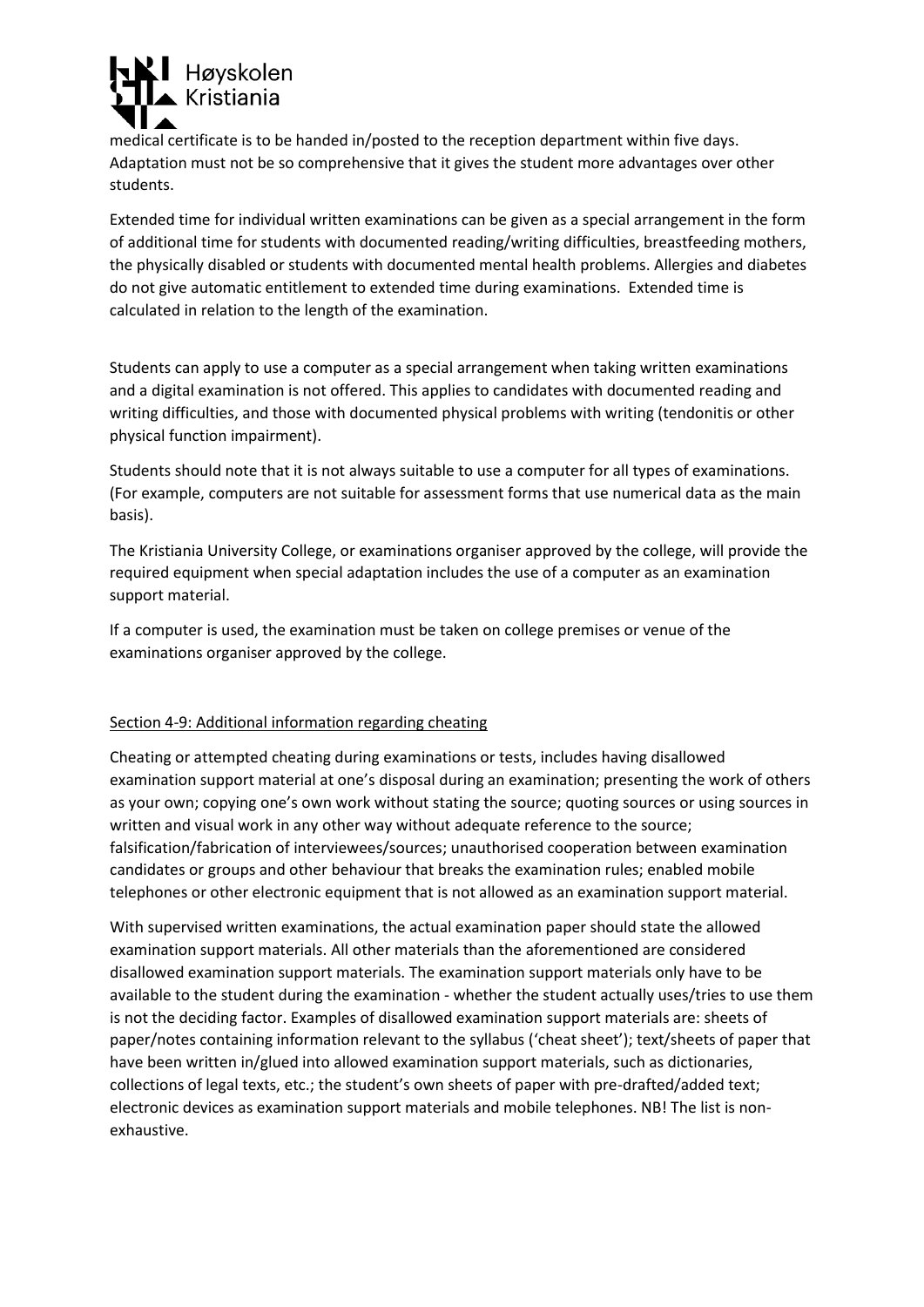

Having disallowed examination support materials at one's disposal during the examination, but outside the actual examination venue, for example, toilets, as well as communication with costudents or others in or outside the examination venue whilst the examination is being held, is also considered attempted cheating.

Examples of cheating in connection with independent assignments (bachelor's/master's degrees), home examinations/portfolios and compulsory activities include: replication of subject matter/material from textbooks, other academic books, periodicals, the student's own assignments or those of others, etc., that are presented without source references or quotation marks to clearly define quotes, answers submitted by students in previous examinations, answers prepared by someone other than the student, submitted work of a practical or artistic nature prepared by someone other than the student, collaboration that leads to an answer very similar to another answer connected to the same examination and an individual answer is required.

Information about the examination related to home assignments/portfolios must clearly state whether an individual answer or joint answer is required for multiple students/a group. Specific forms of student collaboration are allowed for home examinations. It is therefore crucial that students know where the boundaries lie between allowed and disallowed collaboration for each examination.

## Section 4-10: Additional information regarding the fourth examination attempt and failing a bachelor's or master's thesis

In accordance with the *Regulations for Study Programmes, Admission and Examinations at the Kristiania University College,* Section 4-10, students can take the same examination a maximum of three times. Dispensation can be given for a fourth attempt.

Applications must be sent in writing to [eksamen@kristiania.no](mailto:eksamen@kristiania.no) by 1 August for the autumn semester/1 January for the spring semester. You must have taken the applicable examination three times before applying for a fourth attempt. Applications that do not fulfil the requirements may be rejected.

Applications for a fourth examination attempt are only granted in special cases. Special weight is placed on the following criteria:

- Whether the applicant has failed to use other rights prior to submitting the application (other rights include adaptation for examinations/study programmes, de-registering from examinations or absence of leave).
- Whether the actual course/study programme will be discontinued.
- Whether the course can easily be replaced by other courses at the Kristiania University College or other education institutions.
- Valid documentation that confirms the situation described in the application. Examples of documentation, include a medical certificate and declaration/statement from a specialist, and documentation from government agencies. It should be noted that the list is nonexhaustive.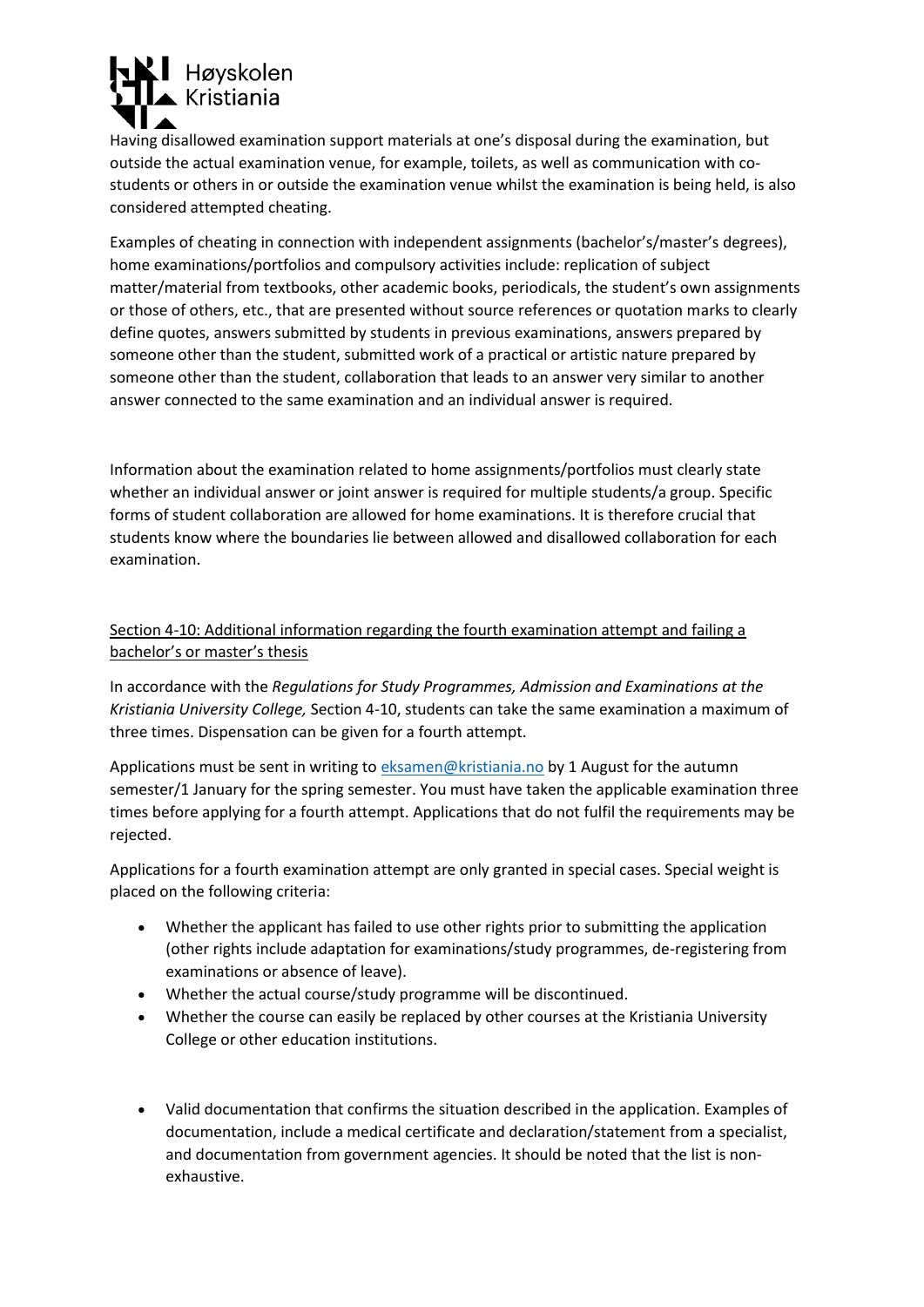

## *Failing a bachelor's or master's thesis*

When a bachelor's or master's thesis is submitted for a group, the rewritten version must also be submitted for the group.

## Section 4-12: Additional information regarding examination results and using external examiners

At least two examiners must be used, of which at least one shall be an external examiner in the following cases:

- Bachelor's and master's theses.
- Oral examinations and other examinations within disciplines related to life and health, which cannot be tested later.
- For other examinations, an external examiner must be used in addition to an internal examiner for at least a third of the courses to ensure that all the courses have an external examiner during a three-year period.
- Reassessment of the examination grade when appealed.
- Reassessment of the examination grade due to a formal error.

Two examiners must be used in connection with other oral examinations/examinations that cannot be tested. The department decides whether one of the examiners will be an external examiner.

The department can decide to record and/or take pictures of practical or performing arts examinations. Should such documentation exist, the department can assess whether it qualifies for the examination to be viewed as testable.

The requirement of two examiners can be waived for examinations with absolute answers or when the examination results are based on a predetermined answer key, for example, multiple choice. For courses with 40 or more candidates, the Kristiania University College has the option to use external examiners for a determined number of examination answer papers. This assessment will then form the basis for assessment of the other candidates.

### **Evaluation of examination arrangements**

The examination arrangements should be evaluated at least every three years with the participation of external examiners or supervisory examiner. An external evaluation might involve:

- external participation and assessment of examination questions and learning outcomes of the course (examiner's report);
- external grading of certain parts of assessments, which will result in a final grade;
- a review of the assessment procedures set out in course and programme descriptions;
- evaluation of examination questions and assessment criteria of selected courses included in the relevant study programmes;
- random checks on assessments carried out by an internal examiner(s) for selected courses included in the relevant study programmes.

### **Qualification requirements for external examiners**

In order to qualify as an external examiner, one of the following four criteria must be fulfilled: